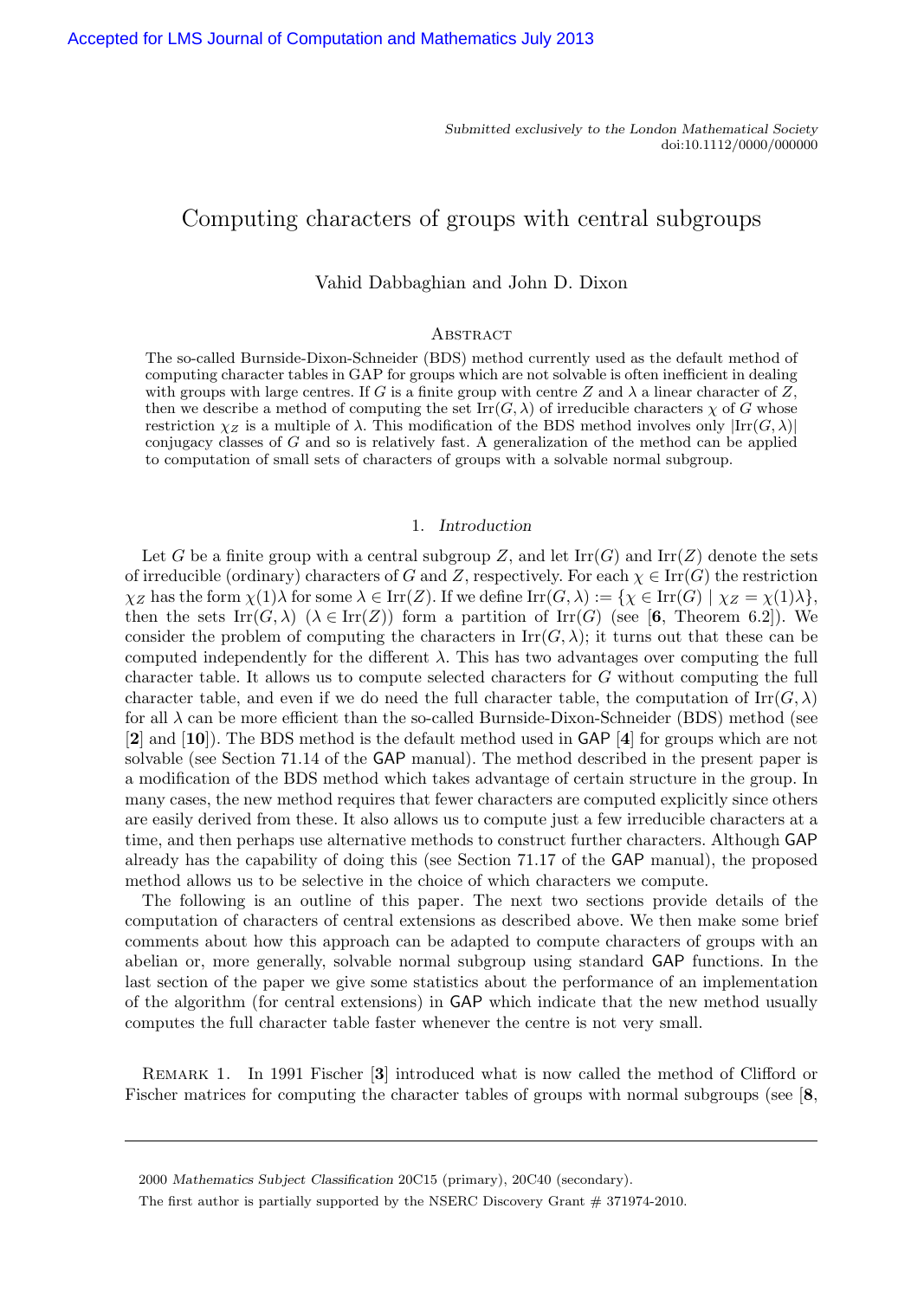Section 3.8]). A search of the recent mathematical literature shows that this method has been used successfully by a number of authors to compute the characters of some very large groups (typically, the normal subgroup is abelian or at most nilpotent of class 2). For example, [9] has calculated the character table of an extension of the second Conway group  $Co<sub>2</sub>$  using a hybrid of theoretical investigation and GAP computations. Another method which applies to certain classes of extensions is given in [1]. Although these methods can be very powerful, their use requires each case to be dealt with individually and, as yet, there seems no way to "automate" the process. In 2006 Unger [11] published a general method for computing character tables by inducing characters from p-elementary subgroups and then using the LLL lattice reduction algorithm to find irreducible constituents of these composite characters. An implementation in Magma [12] shows that Unger's method can be very successful, especially for groups which are nearly simple, and there are cases in which it can handle some significantly larger groups than the BDS method.

### 2. Central extensions

We start by fixing the notation. Let  $G$  be a finite group with centre  $Z$ . Then  $Z$  acts on the set C of G-conjugacy classes via right multiplication:  $C \mapsto Cz$  (C,  $Cz \in C$  and  $z \in Z$ ). Let  $C_1 := \{1\}, C_2, \ldots, C_r$  be representatives of the corresponding Z-orbits and for each i define  $h_i := |C_i|$  and  $Z_i := \{z \in Z \mid C_i z = C_i\}$  (the stabilizer of  $C_i$  in  $Z$ ). Then the number  $k(G)$  of G-conjugacy classes is equal to  $\sum_{i=1}^{r} |Z : Z_i|$ .

On the other hand, consider the set  $\mathrm{Irr}(G)$  of irreducible characters of G. If e is divisible by the exponent of G and  $\omega$  is a primitive eth root of 1 in  $\mathbb C$ , then the values of the characters of G all lie in  $\mathbb{Q}(\omega)$  and the Galois group  $\Gamma := \text{Gal}(\mathbb{Q}(\omega)/\mathbb{Q})$  acts on  $\text{Irr}(G)$  via  $\chi^{\sigma}(x) := \chi(x)^{\sigma}$  $(\sigma \in \Gamma, \chi, \chi^{\sigma} \in \text{Irr}(G)$  and  $x \in G)$  and similarly for Irr(Z). As we noted in the introduction, we can partition  $\text{Irr}(G) = \bigcup_{\lambda \in \text{Irr}(Z)} \text{Irr}(G, \lambda)$ , and it is clear that  $\text{Irr}(G, \lambda)^{\sigma} = \text{Irr}(G, \lambda^{\sigma})$  for all  $\sigma \in \Gamma$ . In particular, if we know  $\mathrm{Irr}(G,\lambda)$ , then we can find  $\mathrm{Irr}(G,\lambda^{\sigma})$  immediately for each Galois conjugate  $\lambda^{\sigma}$ .

Every finite multiplicative group of a field is cyclic and so  $Z/\text{ker }\lambda$  is cyclic for each  $\lambda \in \text{Irr}(Z)$ , and the values of  $\lambda$  are the mth roots of 1 where  $m := |Z| \ker \lambda|$ ; hence  $\lambda$  has exactly  $\varphi(m)$ distinct Galois conjugates where  $\varphi(m)$  is the Euler phi-function. Since a cyclic group of order m has exactly  $\varphi(m)$  faithful characters, this also shows that two characters  $\lambda, \mu \in \text{Irr}(Z)$  have the same kernel if and only if  $\lambda$  and  $\mu$  are Galois conjugates.

LEMMA 2.1. Let  $\chi \in \text{Irr}(G, \lambda)$  and suppose that  $\chi$  takes the value  $\chi_i$  on  $C_i$   $(i = 1, \ldots, r)$ . If  $x \in C_i$  for some  $z \in Z$ , then  $\chi(x) = \chi_i \lambda(z)$ . Thus knowing the values  $\chi$  on the classes  $C_1, \ldots, C_r$  determines the value of  $\chi$  on every class. Furthermore if the stabilizer  $Z_i$  is not contained in ker  $\lambda$  then  $\chi_i = 0$ .

Proof. Let R be a representation of G which affords  $\chi$ . Since R is irreducible,  $R(z)$  is a scalar for each  $z \in Z$ , and since the restriction of  $\chi$  to Z is equal to  $\chi(1)\lambda$ , we have  $R(z) = \lambda(z)R(1)$ . Thus if  $x = uz$  where  $u \in C_i$  and  $z \in Z$  then  $R(x) = R(u)R(z) = \lambda(z)R(u)$ , and hence  $\chi(x) =$  $\lambda(z)\chi_i$  as claimed. Moreover, if  $Z_i \nleq \ker \lambda$ , then choose  $z \in Z_i \setminus \ker \lambda$ . Now  $C_iz = C_i$  but  $\lambda(z) \neq \emptyset$ 1, so  $\chi_i \lambda(z) = \chi(x) = \chi_i$  implies  $\chi_i = 0$ .  $\Box$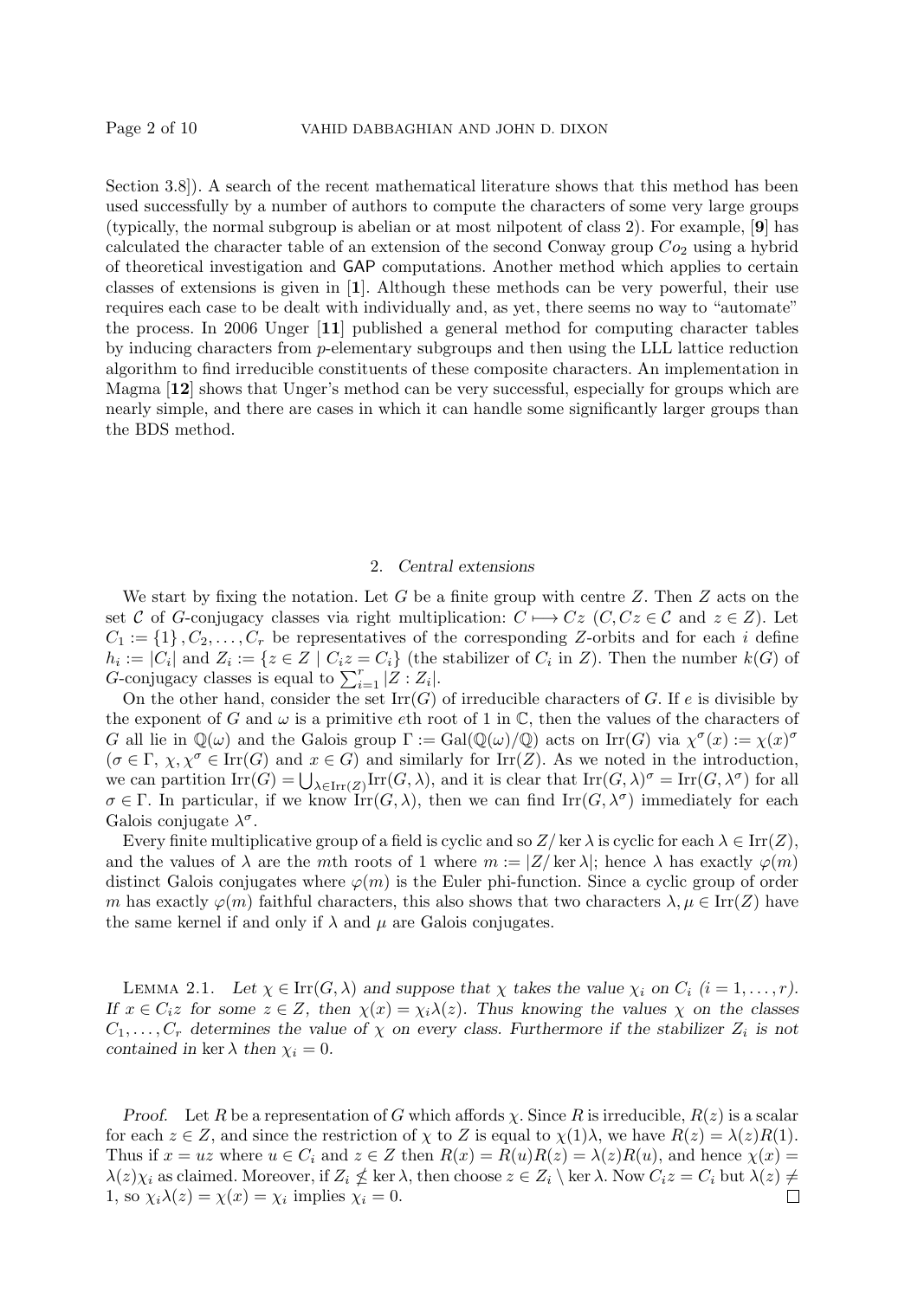LEMMA 2.2. Let  $\mathcal{K} := \{ \ker \lambda \mid \lambda \in \text{Irr}(Z) \}$  and for each  $K \in \mathcal{K}$  define  $m_K$  to be the number of i for which  $Z_i \leq K$ . Then the number  $k(G)$  of conjugacy classes of G equals

$$
\sum_{K \in \mathcal{K}} \varphi(|Z : K|) m_K.
$$

Proof. Put  $\mathcal{J} := \{(i, \lambda) \mid Z_i \leq \ker \lambda\}$ . Since the number of  $\lambda$  with  $Z_i \leq \ker \lambda$  is equal to  $|\text{Irr}(Z/Z_i)| = |Z:Z_i|$ , we have

$$
|\mathcal{J}| = \sum_{(i,\lambda)\in\mathcal{J}} 1 = \sum_{i=1}^r |Z : Z_i| = k(G)
$$

as noted at the beginning of this section. On the other hand, as we saw above there are  $\varphi(|Z:K|)$  characters  $\lambda$  with ker  $\lambda = K$  for each  $K \in \mathcal{K}$ , and so

$$
|\mathcal{J}| = \sum_{\lambda \in \text{Irr}(Z)} m_{\text{ker}\,\lambda} = \sum_{K \in \mathcal{K}} \varphi(|Z : K|) m_K.
$$

This proves the assertion.

Now let  $c_i := \sum_{u \in C_i} u_i$   $(i = 1, 2, ..., r)$  be the class sums in  $\mathbb{C}[G]$  of our representative conjugacy classes. The other class sums in  $\mathbb{C}[G]$  are of the form  $c_i z$  where  $z \in Z$  (we have  $c_i z = c_i z' \iff z, z'$  lie in the same  $Z_i$ -coset). Define  $\nu_{ijk,z}$  to be the number of pairs  $(x, y) \in C_i \times C_j$  such that  $xy = zw$  for some specified  $z \in Z$  and specified  $w \in C_k$  (this is independent of the choice of w and depends only on the  $Z_k$ -coset to which z belongs). Then for any choice of transversals  $T_i$  of  $Z_i$  in  $Z$   $(i = 1, \ldots, r)$  the familiar formula for multiplication of class sums  $[6,$  Theorem  $(2.4)$  takes the form

$$
c_i c_j = \sum_{k=1}^r \left( \sum_{z \in T_k} \nu_{ijk,z} z \right) c_k \text{ for all } i, j.
$$
 (2.1)

The number of triples  $(x, y, w) \in C_i \times C_j \times C_k$  such that  $xy = zw$  for specified  $z \in Z$  is  $\nu_{ijk,z}h_k$ . Since  $xy = zw \iff x^{-1}w = z^{-1}y$ , this shows that  $\nu_{ijk,z}h_k = \nu_{i'kj,z^{-1}}h_j$  where  $C_{i'}$ is the class consisting of the inverses of the elements in  $C_i$ . For  $i, k, j \in \{1, 2, ..., r\}$  we define  $\mu_{ikj}$  by the condition  $h_j\mu_{ikj} = h_k \sum_{z \in T_k} \nu_{ijk,z} \lambda(z)$  and so  $\mu_{ijk} = \sum_{z \in T_j} \nu_{i'jk,z^{-1}} \lambda(z)$ .

PROPOSITION 2.3. Fix  $\lambda \in \text{Irr}(Z)$  and suppose that the classes  $C_1, \ldots, C_r$  have been ordered so that  $Z_i \leq \ker \lambda$  for  $1 \leq i \leq m$  and  $Z_i \nleq \ker \lambda$  for  $m + 1 \leq i \leq r$  (in terms of Lemma 2.2,  $m = m_{\text{ker }\lambda}$ ). Now for  $i = 1, ..., m$  define  $M_i$  as the  $m \times m$  matrix  $[\mu_{ijk}]_{j,k=1}^m$ . Then (a) For each  $\chi \in \text{Irr}(G, \lambda)$  the row vector

$$
v_{\chi} := (\chi_1, \chi_2, \ldots, \chi_m)
$$

is a left eigenvector for  $M_i$  with eigenvalue  $h_i \chi_i / \chi_1$   $(i = 1, \ldots, m)$ ;

(b) The eigenvectors  $v_x$  ( $\chi \in \text{Irr}(G, \lambda)$ ) are linearly independent and, up to scalar multiples, are the only common eigenvectors of  $M_1, \ldots, M_m$ ;

(c) Irr( $G$ ,  $\lambda$ ) consists of exactly m characters, and Lemma 2.1 shows that the values of these characters are completely determined by the vectors  $v_x$ .

*Proof.* Suppose that  $\chi \in \text{Irr}(G, \lambda)$  is afforded by the representation R. Then  $R(c_i)$  is the scalar  $(h_i\chi_i/\chi_1)R(1)$ , so applying R to both sides of the equation (2.1) and using Lemma 2.1

 $\Box$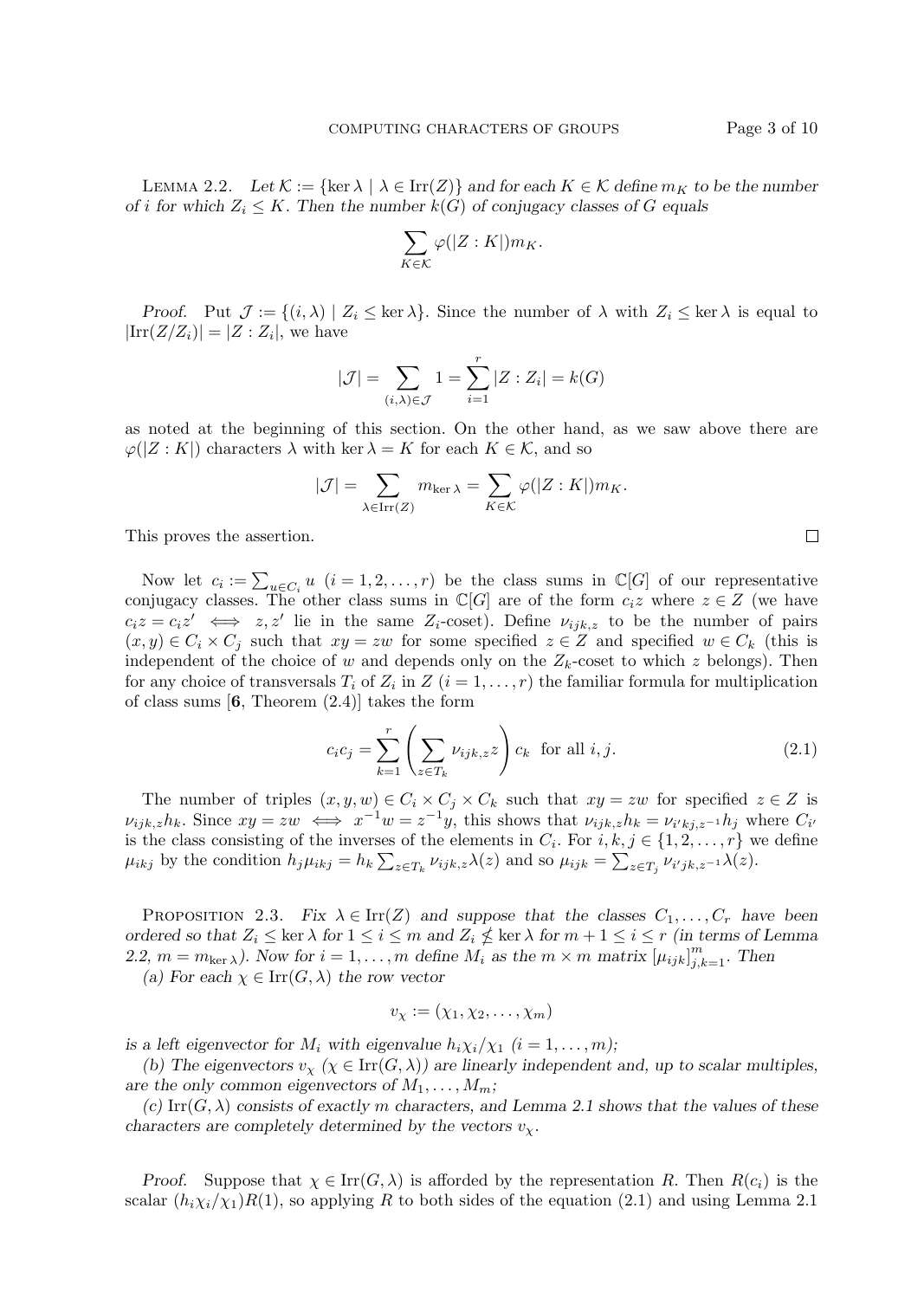we obtain

$$
h_i \chi_i h_j \chi_j = \chi_1 \left( \sum_{z \in T_k} \nu_{ijk,z} \lambda(z) \right) h_k \chi_k = \chi_1 \sum_{k=1}^m \mu_{ikj} h_j \chi_k
$$

which immediately gives (a).

Lemma 2.1 also shows that  $\chi$  is completely determined by the values in the vector  $v_{\chi}$ and shows how to write down all the values of  $\chi$  once we know  $v_{\chi}$ . Any linear dependence between the vectors  $v_\chi$  ( $\chi \in \text{Irr}(G,\lambda)$ ) implies the corresponding linear dependence between the characters. Since the characters in  $\text{Irr}(G, \lambda)$  are linearly independent, the  $v_\chi$  must also be linearly independent. In particular  $|\text{Irr}(G,\lambda)| \leq m$  (=  $m_{\text{ker }\lambda}$ ).

As we noted at the beginning of this section, if  $K := \ker \lambda$  then  $\lambda$  has exactly  $\varphi(|Z : K|)$ Galois conjugates and these are the only characters in  $\text{Irr}(Z)$  which have K as their kernel. Thus with the notation of Lemma 2.2 the inequality  $|\text{Irr}(G,\lambda)| \leq m_{\text{ker }\lambda}$  shows that

$$
|\mathrm{Irr}(G)| = \sum_{\lambda \in \mathrm{Irr}(Z)} |\mathrm{Irr}(G,\lambda)| \le \sum_{\lambda \in \mathrm{Irr}(Z)} m_{\mathrm{ker}\,\lambda} = \sum_{K \in \mathcal{K}} \varphi(|Z:K|) m_K. \tag{2.2}
$$

By Lemma 2.2 the right hand side of (2.2) is equal to  $k(G)$  (=  $\text{Irr}(G)$ ) so the inequality in (2.2) is an equality. Thus we must have  $|\text{Irr}(G,\lambda)| = m_{\text{ker }\lambda}$  for each  $\lambda$ . This proves (c).

Finally the m linearly independent vectors  $v_{\chi}$  ( $\chi \in \text{Irr}(G,\lambda)$ ) form a basis of  $\mathbb{C}^m$  and consist of common left eigenvectors for  $M_1, \ldots, M_m$ . For any two different vectors, say  $v_\chi$  and  $v_\theta$ , there exists at least one i for which the eigenvalues  $h_i\chi_i/\chi(1)$  and  $h_i\theta_i/\theta(1)$  are different. Hence, up to scalar multiples,  $v_{\chi}$  ( $\chi \in \text{Irr}(G,\lambda)$ ) are the only common eigenvectors for the matrices  $M_1, \ldots, M_m$ . This proves (b) and completes the proof of the proposition. □

#### 3. Implementation

(A) We implemented the process described in Proposition 2.3 using the methods of [10]. With the notation of Proposition 2.3 fix  $\lambda$  and put  $m = m_{\text{ker }\lambda}$ . Let  $V = \mathbb{C}^m$  be the vector space spanned by the vectors  $v_{\chi}$  ( $\chi \in \text{Irr}(G,\lambda)$ ). Each subspace of V which is spanned by a subset of the  $v_x$  is called a character subspace. By Proposition 2.3(a) each character subspace U is invariant under  $M_i$  for  $i = 1, \ldots, m$  and the eigenspaces of  $M_i$  in its action on U are also character subspaces. If  $V = \bigoplus_{j=1}^{s} V_j$  is a direct sum of nonzero character subspaces and at least  $j=1$ one  $U_j$  has dimension  $> 1$ , then we can find an index i such that this  $U_j$  decomposes properly

into eigenspaces under  $M_i$ . In this way we can successively refine the direct decomposition of V until we obtain a sum of character spaces of dimension 1. The bases of these subspaces are then just scalar multiples of the  $v_{\chi}$ . All these computations will be done, not over  $\mathbb{C}$ , but over a finite prime field as described in [2] and [10].

(B) The most expensive part of the process is the computation of the entries of  $M_i$  since this involves identifying the conjugacy classes of G to which products of pairs of elements of G belong. Minor modifications of the arguments used in [10] prove the following facts which enable us to reduce the number of these computations.

(1) The first column of  $M_i$  (corresponding to the class  $\{1\}$ ) has only one nonzero entry, namely, the *i*th entry is equal to  $h_i$ . {Proof:  $\mu_{ij1} = \sum_{z \in T_j} \nu_{i'j1,z^{-1}} \lambda(z)$  where we can assume  $T_j \cap Z_j = \{1\}$ . Now  $\nu_{i'j1,z^{-1}}$  is the number of pairs  $(x,y) \in C_i \times C_j$  such that  $x^{-1}y = z^{-1}$ . This number is  $h_i$  if  $i = j$  and  $z \in Z_i$  and is 0 otherwise. Thus  $\mu_{ij1} = 0$  if  $i \neq j$  and  $\mu_{ii1} = \sum_{z \in Z_i \cap T_i} h_i \lambda(z) = h_i.$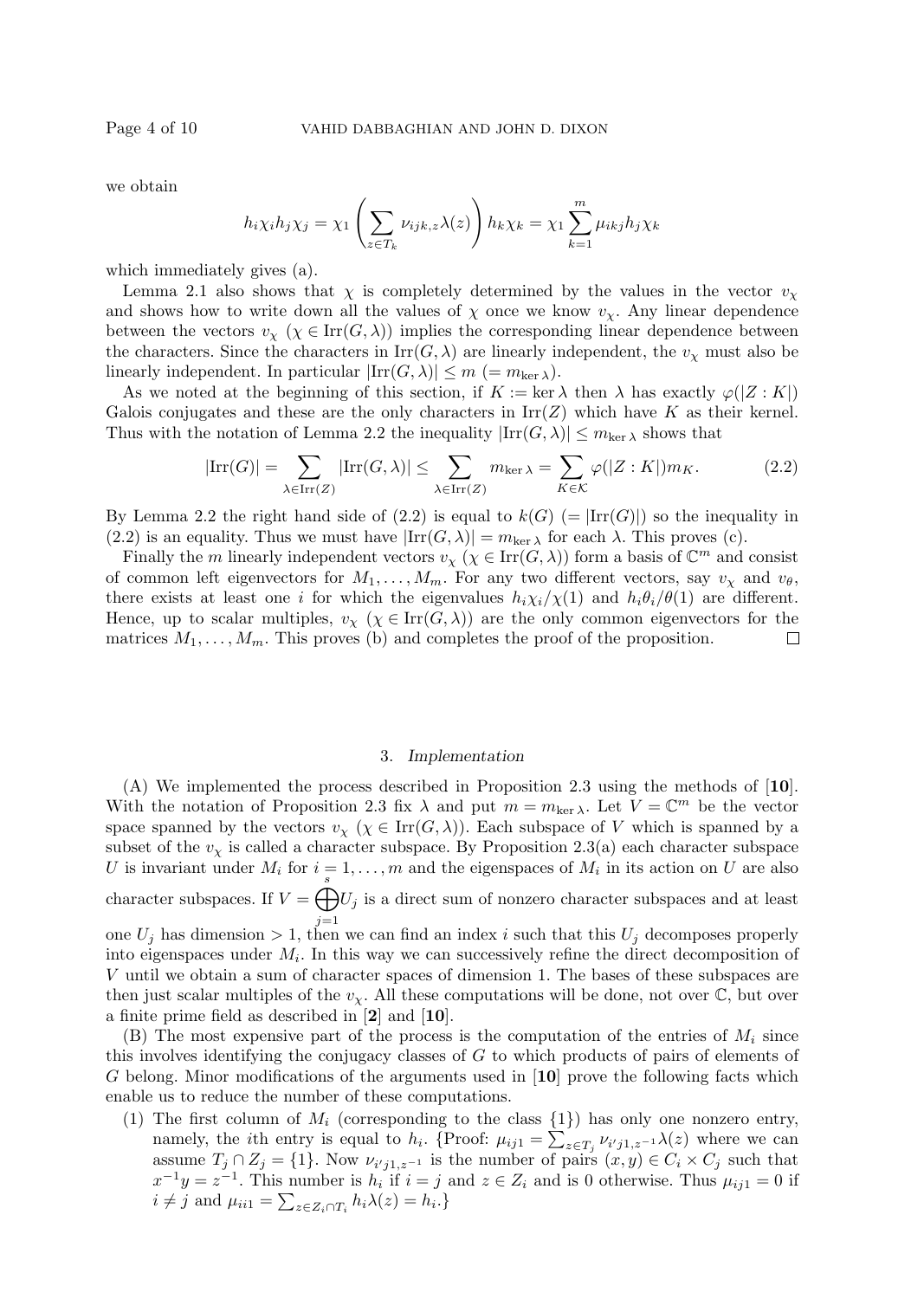- (2) Suppose that U is a nonzero character subspace with a basis  $u_1, \ldots, u_s$  in echelon form (the leading 1 for  $u_1$  occurs in the first place since U contains some  $v_\chi$ ). Then U splits into two or more eigenspaces under  $M_i$  if and only if at least one of the vectors  $u_2M_i, \ldots, u_sM_i$ has its first entry nonzero. By property 1 this is equivalent to saying that  $U$  splits under  $M_i$  if and only if at least one of the vectors  $u_2, \ldots, u_s$  has its *i*th entry nonzero.
- (3) If U does split under  $M_i$  then we can compute basis vectors for the distinct eigenspaces of  $M_i$  in its action on U from a knowledge of the columns  $k_1, \ldots, k_s$  of  $M_i$  where  $k_1, \ldots, k_s$ are the positions of the leading 1 for the basis vectors  $u_1, \ldots, u_s$ .

Property 2 can be used to choose a value of i which maximizes the number of  $U_t$  which decompose under  $M_i$  and property 3 means that we only have to compute part of  $M_i$  in order to carry out the decompositions. However, as [10] shows, when  $U_t$  has dimension 2 we can usually avoid computations of the entries of  $M_i$  by using a combinatorial splitting of  $U_t$ . We used a simplified version of Schneider's method which is described in (E) below.

(C) This reduction of V to a direct sum of 1-dimensional character subspaces only gives scalar multiples of the vectors  $v_x$ . To recover  $v_x$  from a nonzero scalar multiple, say  $y = \theta v_x$ , we proceed as follows. Let  $y = (\eta_1, \ldots, \eta_m)$ . Since  $C_1 = \{1\}$  by hypothesis, we know that  $\eta_1 =$  $\theta \chi_1 \neq 0$  and can assume that y has been normalized so that  $\eta_1 = 1$ , so  $\theta = 1/\chi_1$ . Now, using the fact that  $|\chi(xz)| = |\chi_i\lambda(z)| = |\chi_i|$  for all  $x \in C_i$  and  $z \in Z$ , and that  $\chi_i = 0$  for all  $i > m$ , we obtain the value of  $\theta$  from the calculation

$$
\sum_{i=1}^{m} |Z : Z_i | h_i \eta_i \eta_{i'} = \theta^2 \sum_{i=1}^{m} |Z : Z_i | h_i \chi_i \chi_{i'} = \theta^2 \sum_{x \in G} \chi(x) \chi(x^{-1}) = \theta^2 |G|
$$

All these computations are done over a finite field  $GF(p)$  (with p a suitable prime) in the way described in [2] and [10]. The fact that the coefficients  $\mu_{ijk}$  in the present case are cyclotomic integers rather than ordinary integers does not change the computation significantly, assuming that we have chosen p such that the exponent e of G divides  $p-1$  (this ensures that  $GF(p)$ ) contains a primitive eth root of 1).

(D) Calculating the entries of  $M_i$  is significantly speeded up using the following lemma which refines an idea used in the current implementation of the BDS method in GAP which is based on the thesis of Hulpke [5]. A referee has pointed out that Hulpke states that he found that the use of double cosets did not seem to be advantageous except for larger classes (see [5, Sec. 2.5.4]), but that does not seem to be true in our situation. This may be a result of the increased memory now available.

Define  $K_i := N_G(x_i Z)$  for  $i = 1, ..., r$  (so  $K_i/Z = C_{G/Z}(x_i Z)$ ). We have  $|K_i : C_G(x_i)| = |Z_i|$ since  $x_i$  has  $|Z_i|$  G-conjugates in  $x_iZ$ .

LEMMA 3.1. Suppose that  $i, k \leq m$  and let T be a transversal for the set of  $(K_i, K_k)$ -double cosets in G. For each  $t \in T$  we have  $t^{-1}x_i tx_k \in C_{j_t}z_t$  for some  $j_t$  and some  $z_t \in Z$   $(z_t$  is only determined up to a factor from  $Z_{j_t}$ , but this will not matter since we shall only be interested in the value of  $\lambda(z_t)$  which is uniquely determined when  $j_t \leq m$ ). Then

(i)  $u^{-1}x_iux_k \in C_{j_t}Z_iZ_kz_t$  for all  $u \in K_i tK_k$ ;

(ii) for each  $j \leq m$  we have

$$
|C_G(x_i)|\mu_{ijk} = \sum_{t}^{\prime} |K_i t K_k| \lambda(z_t)
$$

where the sum is over all  $t \in T$  with  $j_t = j$ .

Proof. (i) First note that if  $a \in K_i$  then  $a^{-1}x_ia = x_iz$  for some  $z \in Z$  by the definition of  $K_i$ ; it follows that z stabilizes  $C_i$  and so  $z \in Z_i$ . Write  $u = atb$  with  $a \in K_i$  and  $b \in K_k$ . Then

$$
u^{-1}x_iux_k = b^{-1}(t^{-1}a^{-1}x_iat)(bx_kb^{-1})b \in b^{-1}(t^{-1}x_iZ_it)(x_kZ_k)b \subseteq C_{j_t}Z_iZ_kz_t.
$$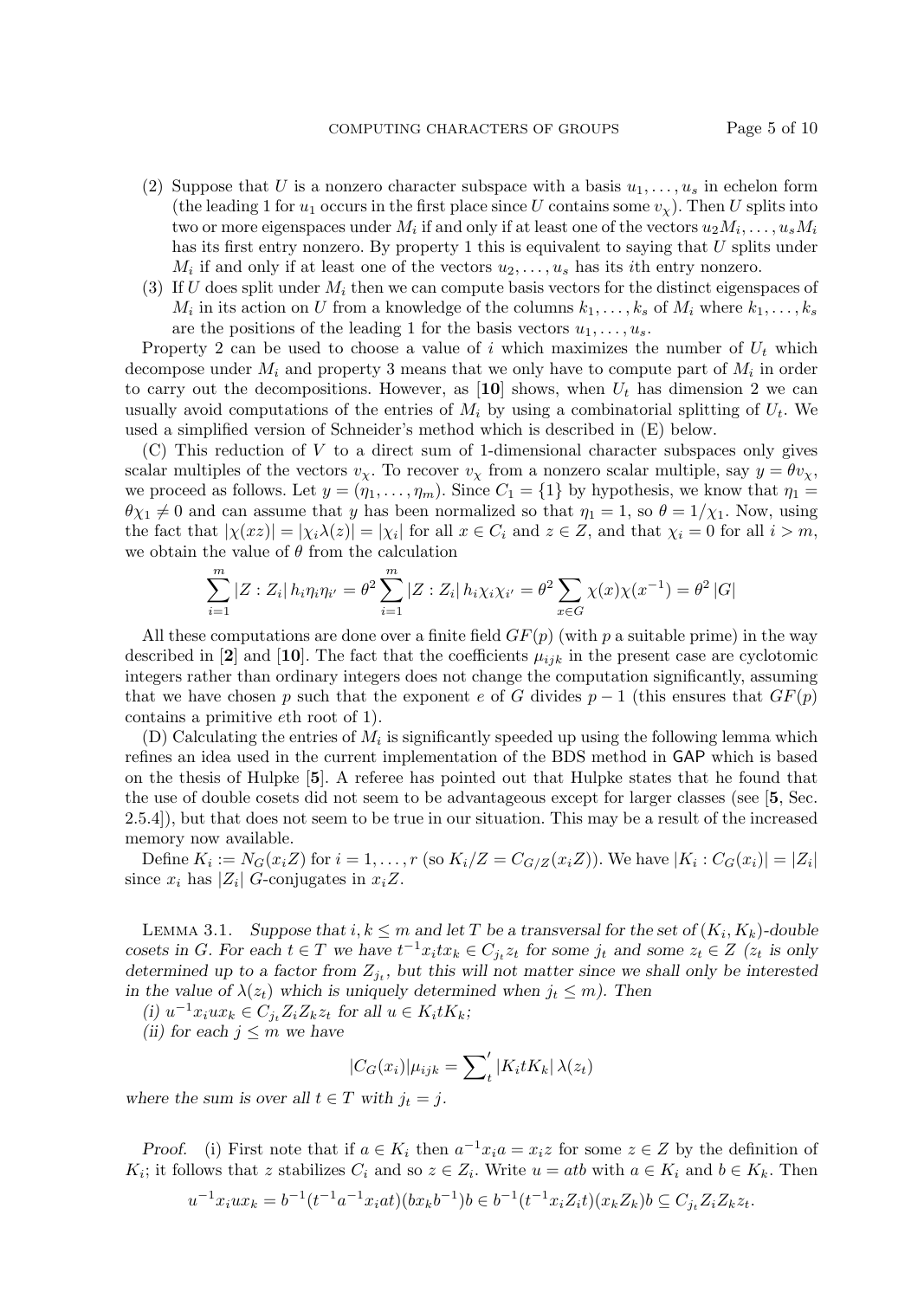(ii) We have

$$
|C_G(x_i)| |C_G(x_k)| c_i c_k = \sum_{v \in G} v^{-1} \left( \sum_{u \in G} u^{-1} x_i u x_k \right) v
$$
  
= 
$$
\sum_{t \in T} \sum_{v \in G} v^{-1} \left( \sum_{u \in K_i t K_k} u^{-1} x_i u x_k \right) v.
$$

Now  $\sum_{v\in G} v^{-1} \left( \sum_{u\in K_i t K_k} u^{-1} x_i u x_k \right) v$  lies in the centre of  $\mathbb{C}[G]$  and (i) shows that it has the form  $b_t c_{j_t} z_t$ , say, where  $b_t \in \mathbb{C}[Z_i Z_k]$  and where the sum of the coefficients of  $b_t$  is  $|G| |K_i t K_k| / h_{j_t}$ . Since the class sums are linearly independent we conclude from equation  $(2.1)$  that

$$
|C_G(x_i)| |C_G(x_k)| \sum_{z \in T_j} \nu_{ikj,z} \lambda(z) = \sum'_{t} \lambda(b_t z_t)
$$

where the right hand sum is over all  $t \in T$  with  $j_t = j$ . Since  $Z_i Z_k \leq \text{ker }\lambda$  by the definition of  $m, \lambda(b_t) = |G| |K_i t K_k| / h_i$  and so

$$
|C_G(x_i)| |C_G(x_k)| (h_k/h_j) \mu_{ijk} = (|G|/h_j) \sum'_{t} |K_i t K_k| \lambda(z_t).
$$

The result now follows.

(E) [10] describes a fast combinatorial method of splitting 2-dimensional character spaces. We use a modified version. On the space of class functions over a field  $F$  whose characteristic does not divide |G| we define the inner product  $[\lambda, \mu] := (1/|G|) \sum_{x \in G} \lambda(x) \mu(x^{-1})$ . Note that this is not quite the same as the usual inner product on the class functions over  $\mathbb C$  since it is symmetric and bilinear, not skew symmetric and sesquilinear. Recall that in considering class functions we assume that the first class is  $\{1\}.$ 

LEMMA 3.2. Suppose that V is a 2-dimensional F-space with an orthogonal basis  $\xi$  :=  $\chi/\chi(1)$ ,  $\eta := \theta/\theta(1)$  where  $\chi$  and  $\theta$  are irreducible characters and define  $e := 1/\chi(1)^2$  and  $f := 1/\theta(1)^2$ . Let  $v_1, v_2$  be a basis of V in echelon form (so  $v_1$  is 1 on {1} and  $v_2$  is 0 on {1}). Define  $c_{ij} := [v_i, v_j]$  for  $i, j \in \{1, 2\}$  and  $\Delta := c_{11}c_{22} - c_{12}^2$ . Then

$$
\chi(1)^{2} + \theta(1)^{2} = c_{22}/\Delta.
$$

*Proof.* Write  $v_1$  and  $v_2$  in terms of the basis  $\xi, \eta$ . Since  $\xi$  and  $\eta$  both take the value 1 on  $\{1\}$ we see that  $v_1 = \alpha \xi + (1 - \alpha)\eta$  and  $v_2 = \beta(\xi - \eta)$  for some  $\alpha, \beta \in F$ . Then  $c_{11} = \alpha^2 e + (1 - \alpha)\eta$  $\alpha$ )<sup>2</sup>f,  $c_{12} = \alpha \beta e - (1 - \alpha) \beta f$  and  $c_{22} = \beta^2 (e + f)$ . A short calculation shows that  $\Delta = \beta^2 e f$ and so  $c_{22}/\Delta = 1/e + 1/f$  as claimed.  $\Box$ 

We use this lemma to determine candidate values for e and  $f(F)$  is the prime field of size p). It is known that the degree d of an irreducible character of a group G divides  $n := |G : Z(G)|$ and that  $d^2 \leq n$ . The number of divisors of n is very small compared with the size of n once n is not too small and so the chance that there will be more than one pair  $\{a, b\}$  of divisors of *n* such that  $a^2 + b^2 = c_{22}/\Delta$  is also small. If there is a unique pair, then we take  $e = 1/a^2$ and  $f = 1/b^2$ . In the case where there is more than one pair we revert to the longer splitting method via the  $M_i$  matrices (for each of the groups listed in Tables 1 and 2 fewer than 7% of the integers which can be written as the sum of two squares  $a^2 + b^2$  with a, b dividing n and  $a^2 \leq b^2 \leq n$  do not have a unique representation in this form).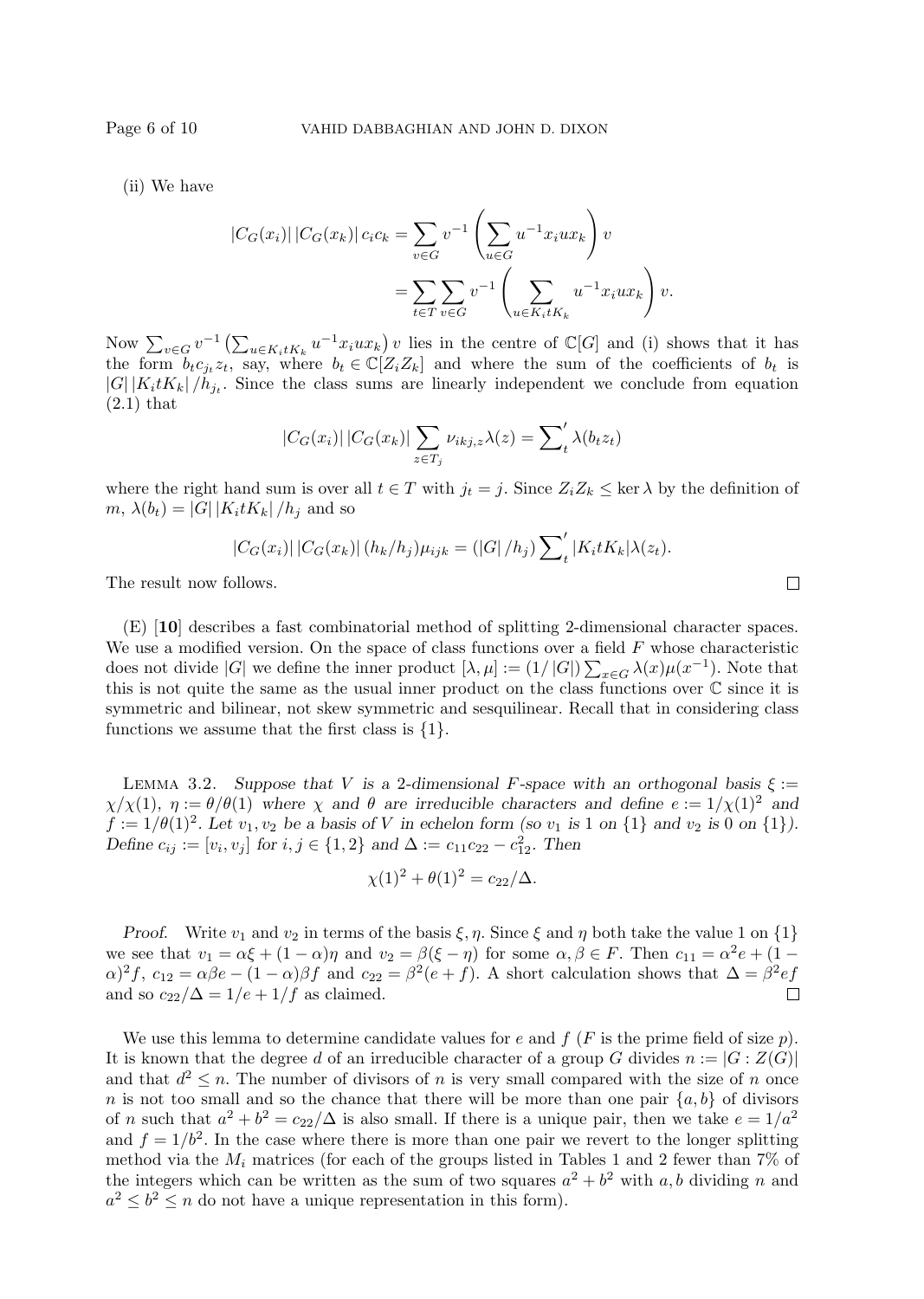Once e and f are determined, we can obtain  $\beta$  from  $\beta^2 = c_{22}/(e+f)$  and then  $\alpha = (c_{12}/\beta +$ f)/(e + f) (taking  $-\beta$  in place of  $\beta$  corresponds to interchanging  $\chi$  and  $\theta$ ). Now  $\chi = v_1 + (1 \alpha$ ) $\beta^{-1}v_2$  and  $\theta = v_1 - \alpha \beta^{-1}v_2$ .

(F) As we noted above, once we have computed the characters in  $\text{Irr}(G, \lambda)$  for one character  $\lambda \in \text{Irr}(Z)$ , the characters in the sets  $\text{Irr}(G,\mu)$  where  $\mu$  is a Galois conjugate of  $\lambda$  are simply Galois conjugates of the characters in  $\text{Irr}(G, \lambda)$  and so require very little additional computation.

# 4. Solvable normal subgroups

The technique in the previous sections can be used to compute characters in more general situations. Suppose that  $A$  is a normal abelian subgroup of  $G$ . Then  $G$  acts on the set  $\text{Irr}(A)$  of irreducible (ordinary) characters  $\lambda$  of A via  $\lambda^x(a) := \lambda(xax^{-1})$  $(x \in G, a \in A, \lambda, \lambda^x \in \text{Irr}(A)).$  For each G-orbit  $\Lambda$  in  $\text{Irr}(A)$  we define  $\text{Irr}(G, \Lambda) :=$  $\{\chi \in \text{Irr}(G) \mid \chi_A \text{ is an integer multiple of } \sum_{\lambda \in \Lambda} \lambda\};\$  the sets  $\text{Irr}(G,\Lambda)$  form a partition of Irr(G) (see [6, Theorem 6.2]). We choose  $\lambda \in \Lambda$  and consider the stabilizer

$$
H := \{ x \in G \mid \lambda^x = \lambda \}
$$

(the inertial group of  $\lambda$ ). Then  $|G : H| = |\Lambda|$  and  $\{\lambda\}$  is an H-orbit in Irr(A). Theorem 6.11 of [6] shows that the induction mapping  $\psi \mapsto \psi^G$  is a bijection of  $\text{Irr}(H, \lambda)$  onto  $\text{Irr}(G, \Lambda)$ . On the other hand,  $A/\text{ker }\lambda$  is cyclic of the same order as  $\lambda$ , ker  $\lambda$  is a normal subgroup of H, and  $\overline{A} := A/\ker \lambda$  is contained in the centre of  $\overline{H} := H/\ker \lambda$ . Since the characters  $\text{Irr}(H, \lambda)$  can be derived from the characters  $\text{Irr}(\bar{H}, \bar{\lambda})$  via  $\lambda(a) = \bar{\lambda}(a + \text{ker }\lambda)$ , the characters in  $\text{Irr}(H, \lambda)$  can be computed as in the previous section and then induced to give the characters in Irr( $G, \Lambda$ ).

More generally if G has a solvable normal subgroup  $S$ , then a similar process allows us to compute various subsets of irreducible characters of G. Let  $S = S_0 > S_1 > \cdots > S_l = 1$  be the derived series for S. For each  $\chi \in \text{Irr}(G)$  consider the least t such that  $S_t \leq \ker \chi$ . If  $t > 0$  then  $\bar{A} := S_{t-1}/S_t$  is a normal abelian subgroup of  $\bar{G} := G/S_t$  and  $\chi$  is essentially a character of  $\bar{G}$ whose restriction to  $\bar{A}$  is nontrivial. If  $\chi_{\bar{A}}$  has an irreducible constituent  $\lambda$  and  $\Lambda$  is the  $\bar{G}$ -orbit in Irr( $\bar{A}$ ) containing  $\lambda$ , then  $\chi \in \text{Irr}(\bar{G}, \Lambda)$  and the problem has been reduced to the case of a normal abelian subgroup.

We can define a partition of the set  $\text{Irr}(G)$  into parts which are indexed by  $t \in \{0, 1, \ldots, l\}$ where  $\chi$  is in the tth part if t is the least integer such that  $S_t \leq \ker \chi$ . If  $t > 0$  then the tth part can be further partitioned into subsets of the form  $\mathrm{Irr}(G,\Lambda)$  where  $\Lambda$  is a G-orbit of nontrivial characters in Irr $(S_{t-1}/S_t)$ . The characters in each of the parts of this refined partition can be computed independently of the characters in the other parts.

#### 5. Runtimes

We have implemented the algorithm described in Section 2 in GAP. Tables 1 and 2 give the execution times for GAP to compute the character tables of groups  $G$  with centre  $Z$ . The computations recorded in these tables were carried out using a permutation representation of the group. Each row of the tables lists the structure of G followed by the orders of G and Z, the degree of the permutation representation and the number of classes of G. The column headed T gives the time (in seconds) taken by the new program to compute all irreducible characters of G whilst the last column gives the time  $T^*$  taken by the current GAP implementation of the BDS method to calculate these characters. The notation "-" in the  $T^*$  column means that after a long enough time the system failed to compute the character table. The times are the cpu times (processor times) in seconds for an Apple G5 with dual 2.8 GHz Quad-Core processors and 4 GB ram. Computer code of the current implementation in GAP of the BDS method is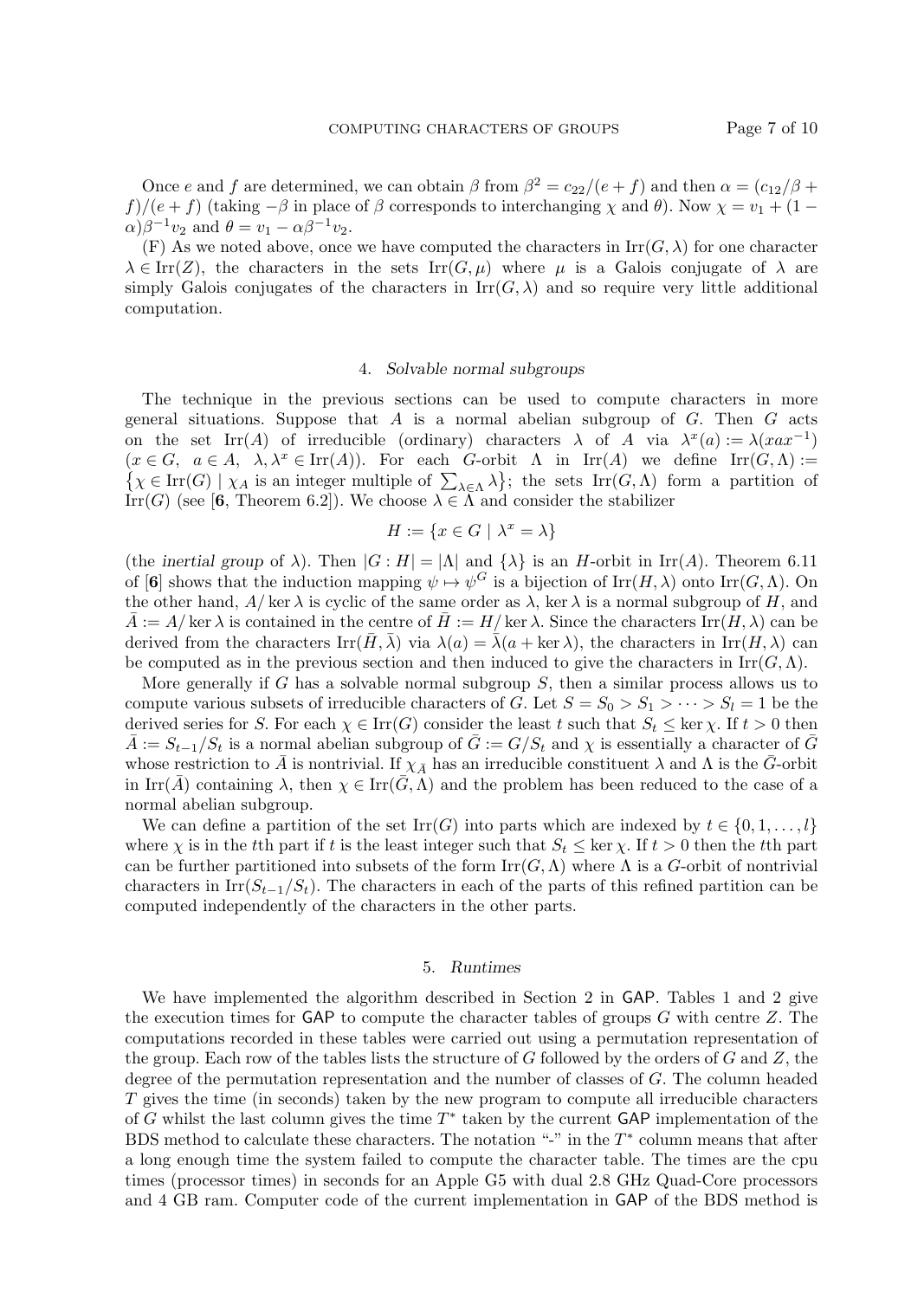| G                                                                  | G       | Z              | Degree | Classes | T              | $T^*$          |
|--------------------------------------------------------------------|---------|----------------|--------|---------|----------------|----------------|
| GL(2,7)                                                            | 2016    | 6              | 48     | 48      | $\mathbf{1}$   | $\mathbf{1}$   |
| GU(2,7)                                                            | 2688    | 8              | 128    | 64      | $\mathbf{1}$   | $\mathbf{1}$   |
| GL(2, 11)                                                          | 13200   | 10             | 120    | 120     | $\mathbf{1}$   | $\overline{5}$ |
| GU(2, 11)                                                          | 15840   | 12             | 288    | 144     | $\overline{2}$ | 9              |
| GL(2, 17)                                                          | 78336   | 16             | 288    | 288     | 10             | 106            |
| GU(2, 23)                                                          | 291456  | 24             | 1152   | 576     | 46             | 10654          |
| $12.M_{22}$                                                        | 5322240 | 12             | 31680  | 109     | 562            |                |
| $(((C_5 \times C_5 \times C_5 \times C_5) : A_5) : C_5) : C_2$     | 375000  | $\overline{5}$ | 25     | 506     | 10             | 105            |
| $C_6 \times ((C_6 \times C_6 \times C_6 \times C_6) : A_5) : C_2)$ | 933120  | 6              | 30     | 918     | 42             | 193            |

TABLE 1. Examples of runtimes

listed in the file ctblgrp.gi in the GAP subdirectory lib. For an overview of the functions available in GAP for computing characters, see Chapter 71 of the GAP manual.

In Table 1 the last two groups are transitive permutation groups of degrees 25 and 30, respectively, taken from the library of GAP. In Table 2 the groups are taken from the library of perfect groups in GAP. The perfect groups in this library are parametrized by pairs  $[size, index]$ where index runs over  $1...num(size)$  and  $num(size)$  is the number of perfect groups of that size. Our sample of perfect groups was obtained by choosing all perfect groups  $[size, index]$ with  $index = 1$  for which  $|Z| > 5$ . The notation in the first column of Table 2 is provided by GAP and describes the perfect group in accordance with [7]. In almost all cases for the groups considered, the new method is faster (sometimes much faster) than the method currently used. There are two anomalies which stand out in Table 2 (the groups of orders 552960 and 933120) where the old method is 3 to 5 times faster; we have not been able to explain why these two cases occur.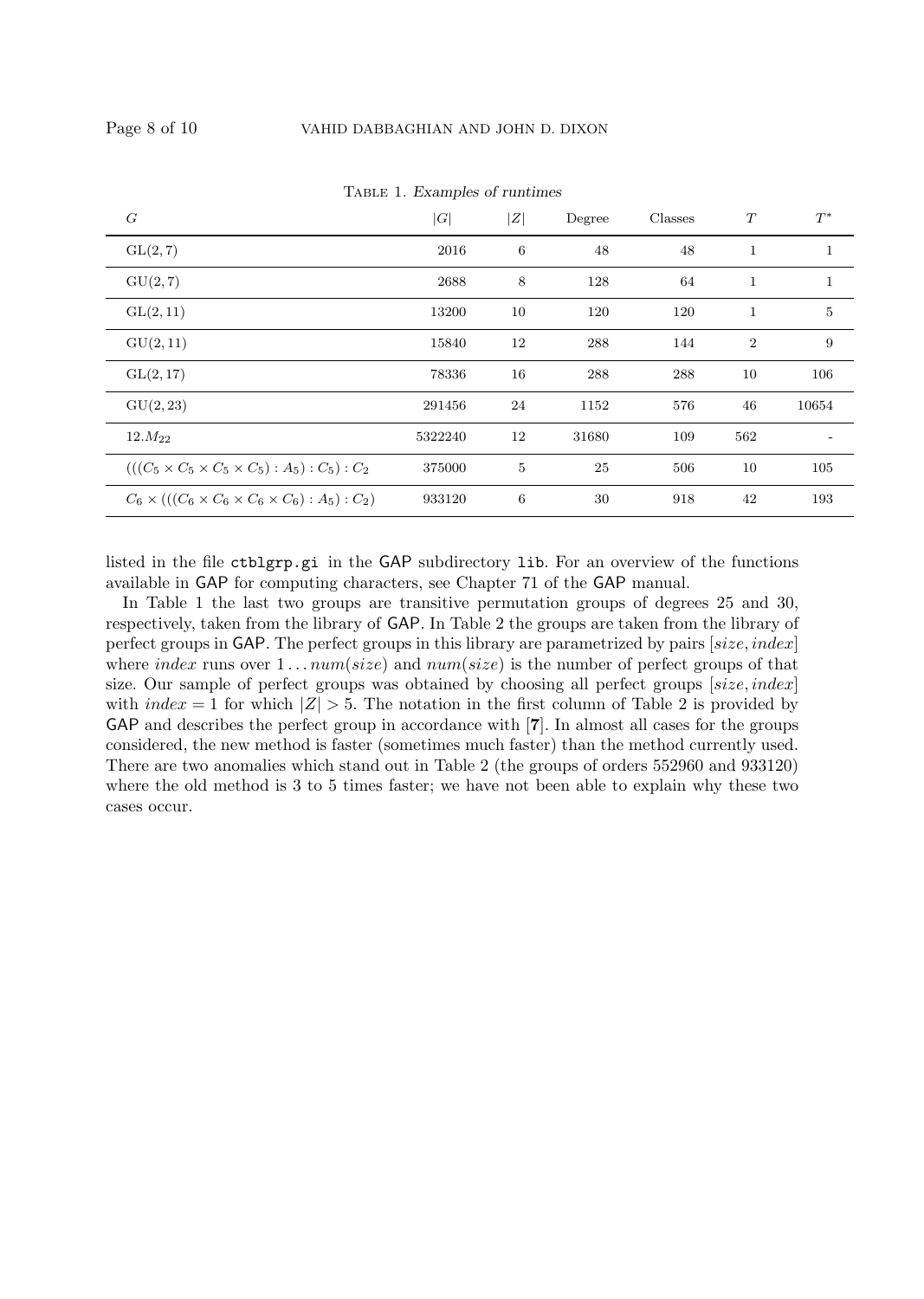| G                                                                                            | G      | Z       | Degree  | Classes | T                | $T^*$          |
|----------------------------------------------------------------------------------------------|--------|---------|---------|---------|------------------|----------------|
| $A_6 3^1 \times 2^1$                                                                         | 2160   | $\,6\,$ | 98      | 31      | $\mathbf{1}$     | $\mathbf{1}$   |
| $A_5(2^4E(2^1A\times 2^1))C2^1$                                                              | 7680   | $\,8\,$ | 76      | 48      | $\mathbf{1}$     | $\mathbf{1}$   |
| $A_7 \ 3^1 \times 2^1$                                                                       | 15120  | 6       | 285     | 40      | $\mathbf{1}$     | 2              |
| $A_5(2^4E (2^1A \times 2^1A)) C (2^1 \times 2^1)$                                            | 15360  | 16      | 128     | 84      | $\mathbf{1}$     | 5              |
| $A_5 2^1 \times 3^{4'} E 3^1$                                                                | 29160  | 6       | 42      | 87      | 3                | 3              |
| $A_5 2^1 \times (2^4 E (2^1 A \times 2^1 A)) C (2^1 \times 2^1)$                             | 30720  | 32      | 152     | 164     | 3                | 15             |
| $A_6\ 3^1\times 2^4E\ 2^1$                                                                   | 34560  | $\,6\,$ | 30      | 61      | $\mathbf{1}$     | $\mathbf{1}$   |
| $A_6 2^1 \times (2^4 E 2^1 A) C 2^1$                                                         | 46080  | 8       | 144     | 68      | $\boldsymbol{2}$ | 5              |
| $A_6$ 3 <sup>1</sup> × (2 <sup>4</sup> E 2 <sup>1</sup> A) C 2 <sup>1</sup>                  | 69120  | 12      | 82      | 89      | 3                | $\overline{4}$ |
| $A_5 2^1 \times 5^3 E 5^1$                                                                   | 75000  | 10      | 49      | 149     | 5                | 9              |
| $(A_5 \times A_6 3^1) 2^1$                                                                   | 129600 | 6       | 103     | 155     | 3                | 10             |
| $A_6$ 3 <sup>1</sup> × 2 <sup>1</sup> × (2 <sup>4</sup> E 2 <sup>1</sup> A) C 2 <sup>1</sup> | 138240 | 24      | 162     | 172     | 5                | 29             |
| $A_7 3^1 \times 2^1 \times 2^4$                                                              | 241920 | 6       | 301     | 73      | 8                | 17             |
| $L_2(8) 2^6 E (2^1 \times 2^1 \times 2^1)$                                                   | 258048 | 8       | 336     | 94      | 51               | 146            |
| $(A_5 \times A_6 3^1) 2^2$                                                                   | 259200 | 12      | 122     | 279     | 6                | 26             |
| $A_5\# \, 2^8$ $5^2$                                                                         | 384000 | 8       | 125     | 144     | 37               | 66             |
| $(A_5 \times A_5) \# 2^7$                                                                    | 460800 | $8\,$   | 88      | 216     | 10               | 16             |
| $L_2(8)$ N $(2^6E (2^1 \times 2^1 \times 2^1 A)) C 2^1$                                      | 516096 | 16      | 400     | 166     | 95               | 176            |
| $A_6$ 3 <sup>1</sup> $\times$ (2 <sup>4</sup> $\times$ 2 <sup>4</sup> ) 2 <sup>1</sup>       | 552960 | 6       | 46      | 154     | 56               | 18             |
| $A_5 \# 2^7 3^4$                                                                             | 622080 | 8       | 81      | 348     | 53               | 82             |
| $(L_3(2) \times A_6 3^1) 2^2$                                                                | 725760 | 12      | 114     | 341     | 18               | 84             |
| $L_3(2)$ $2^1 \times 3^6$ C $3^1$                                                            | 734832 | 6       | 2203    | 93      | 102              | 974            |
| $A_5 \# 2^9 5^2$                                                                             | 768000 | 16      | 177     | 256     | 40               | 163            |
| $(A_6 \times A_6)$ 3 <sup>1</sup> 2 <sup>1</sup>                                             | 777600 | $\,6\,$ | 104     | $217\,$ | 9                | 20             |
| $(A_5 \times A_7~3^1)~2^1$                                                                   | 907200 | $\,6\,$ | 290     | $200\,$ | 13               | $30\,$         |
| $A_5\ 2^1\times (2^{4'}\ C\ 2^1)\ 3^4\ C\ 3^1$                                               | 933120 | $\,6\,$ | $267\,$ | 107     | 27               | 6              |
| $A_5\# \,2^7\ 5^3$                                                                           | 960000 | $\,8\,$ | 106     | 368     | 93               | 340            |
| $A_7 \ 3^1 \times 2^1 \times 2^6$                                                            | 967680 | $\,6\,$ | 511     | 136     | 29               | 51             |

Table 2. Examples of runtimes for perfect groups